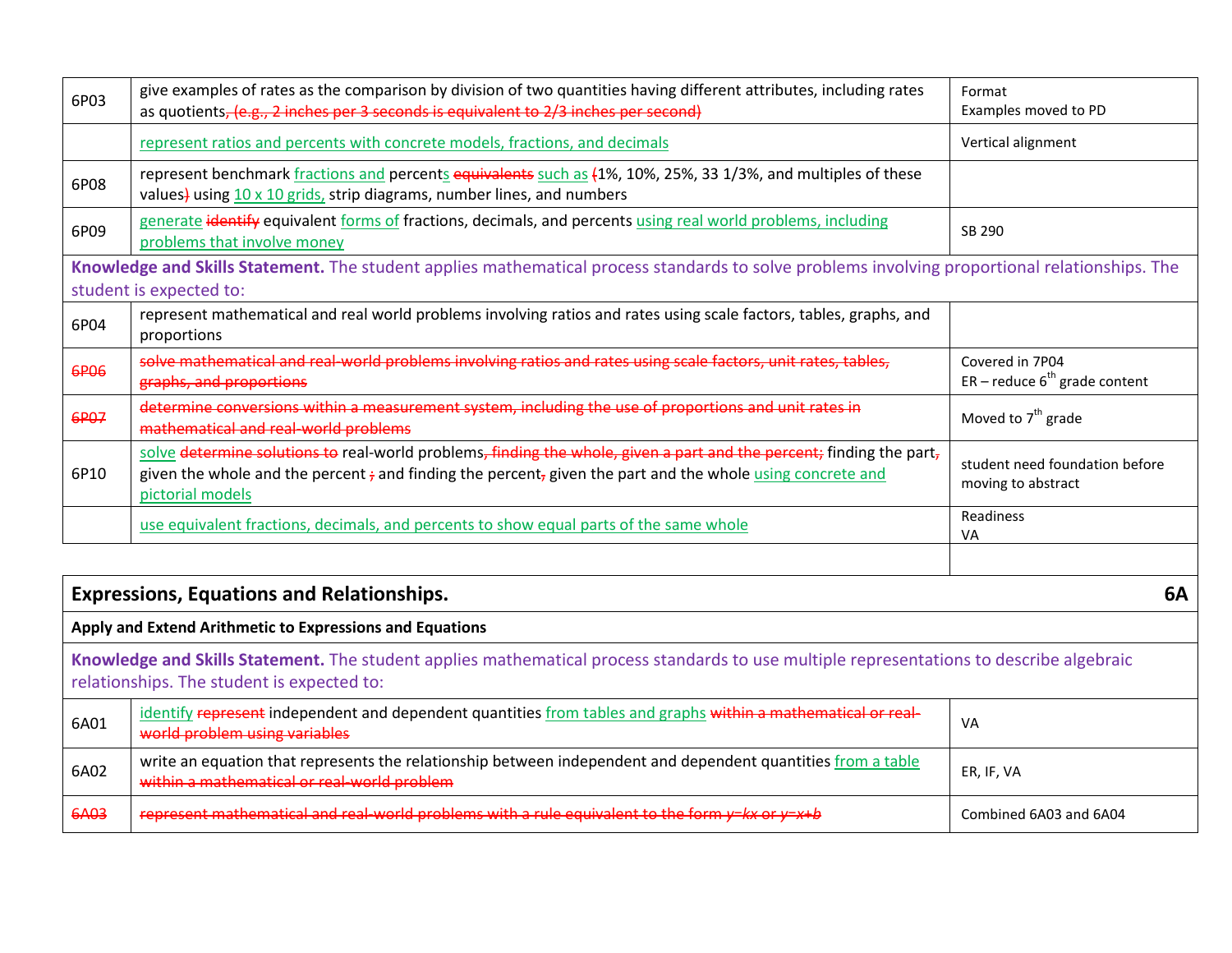| 6P03                                                                                                                                                                                          | give examples of rates as the comparison by division of two quantities having different attributes, including rates<br>as quotients, (e.g., 2 inches per 3 seconds is equivalent to 2/3 inches per second)                                                    | Format<br>Examples moved to PD                       |  |
|-----------------------------------------------------------------------------------------------------------------------------------------------------------------------------------------------|---------------------------------------------------------------------------------------------------------------------------------------------------------------------------------------------------------------------------------------------------------------|------------------------------------------------------|--|
|                                                                                                                                                                                               | represent ratios and percents with concrete models, fractions, and decimals                                                                                                                                                                                   | Vertical alignment                                   |  |
| 6P08                                                                                                                                                                                          | represent benchmark fractions and percents equivalents such as (1%, 10%, 25%, 33 1/3%, and multiples of these<br>values) using 10 x 10 grids, strip diagrams, number lines, and numbers                                                                       |                                                      |  |
| 6P09                                                                                                                                                                                          | generate <i>identify</i> equivalent forms of fractions, decimals, and percents using real world problems, including<br>problems that involve money                                                                                                            | SB 290                                               |  |
| Knowledge and Skills Statement. The student applies mathematical process standards to solve p<br>lving proportional relationships. The<br>blems i                                             |                                                                                                                                                                                                                                                               |                                                      |  |
| student is expected to:                                                                                                                                                                       |                                                                                                                                                                                                                                                               |                                                      |  |
| 6P04                                                                                                                                                                                          | represent mathematical and real world problems involving ratios and rates using.<br>ractors, tables, graphs,<br>proportions                                                                                                                                   |                                                      |  |
| 6P06                                                                                                                                                                                          | solve mathematical and real-world problems involving ratios and rates using scale<br>s. tables.<br>tors. u<br>graphs, and proportions                                                                                                                         | Covered in 7P04<br>$ER$ – reduce $6th$ grade content |  |
| 6P07                                                                                                                                                                                          | determine conversions within a measurement system, including<br>of proportiol<br>nd unit rates in<br>mathematical and real-world problems                                                                                                                     | Moved to 7 <sup>th</sup> grade                       |  |
| 6P10                                                                                                                                                                                          | solve determine solutions to real-world problems finding the wh<br><del>, given l</del><br>and the<br>reent; finding the part,<br>given the whole and the percent; and find<br>concrete and<br>ent <del>,</del> given t<br>ole us<br>part<br>pictorial models | student need foundation before<br>moving to abstract |  |
|                                                                                                                                                                                               | use equivalent fractions, decimals, an<br>f the same whole<br>ercents to<br>w equal par                                                                                                                                                                       | Readiness<br>VA                                      |  |
|                                                                                                                                                                                               |                                                                                                                                                                                                                                                               |                                                      |  |
| <b>Expressions, Equations and Relate</b><br>ship.<br><b>6A</b>                                                                                                                                |                                                                                                                                                                                                                                                               |                                                      |  |
| <b>Apply and Extend Arithn</b><br>$\boldsymbol{\mathsf{c}}$ to Expressions $\boldsymbol{\mathsf{v}}$<br>Equat                                                                                 |                                                                                                                                                                                                                                                               |                                                      |  |
| ent. The stud<br>t applies mathematical process standards to use multiple representations to describe algebraic<br><b>Knowledge and Skills Sta</b><br>relationships. The student<br>pected to |                                                                                                                                                                                                                                                               |                                                      |  |
| 6A01                                                                                                                                                                                          | hd<br>d dependent quantities from tables and graphs within a mathematical or real-<br>identify represent inde<br>world problem using va                                                                                                                       | VA                                                   |  |
| 6A02                                                                                                                                                                                          | write an equation that represents the relationship between independent and dependent quantities from a table<br>within a mathematical or real-world problem                                                                                                   | ER, IF, VA                                           |  |
| 6A03                                                                                                                                                                                          | represent mathematical and real-world problems with a rule equivalent to the form y=kx or y=x+b                                                                                                                                                               | Combined 6A03 and 6A04                               |  |